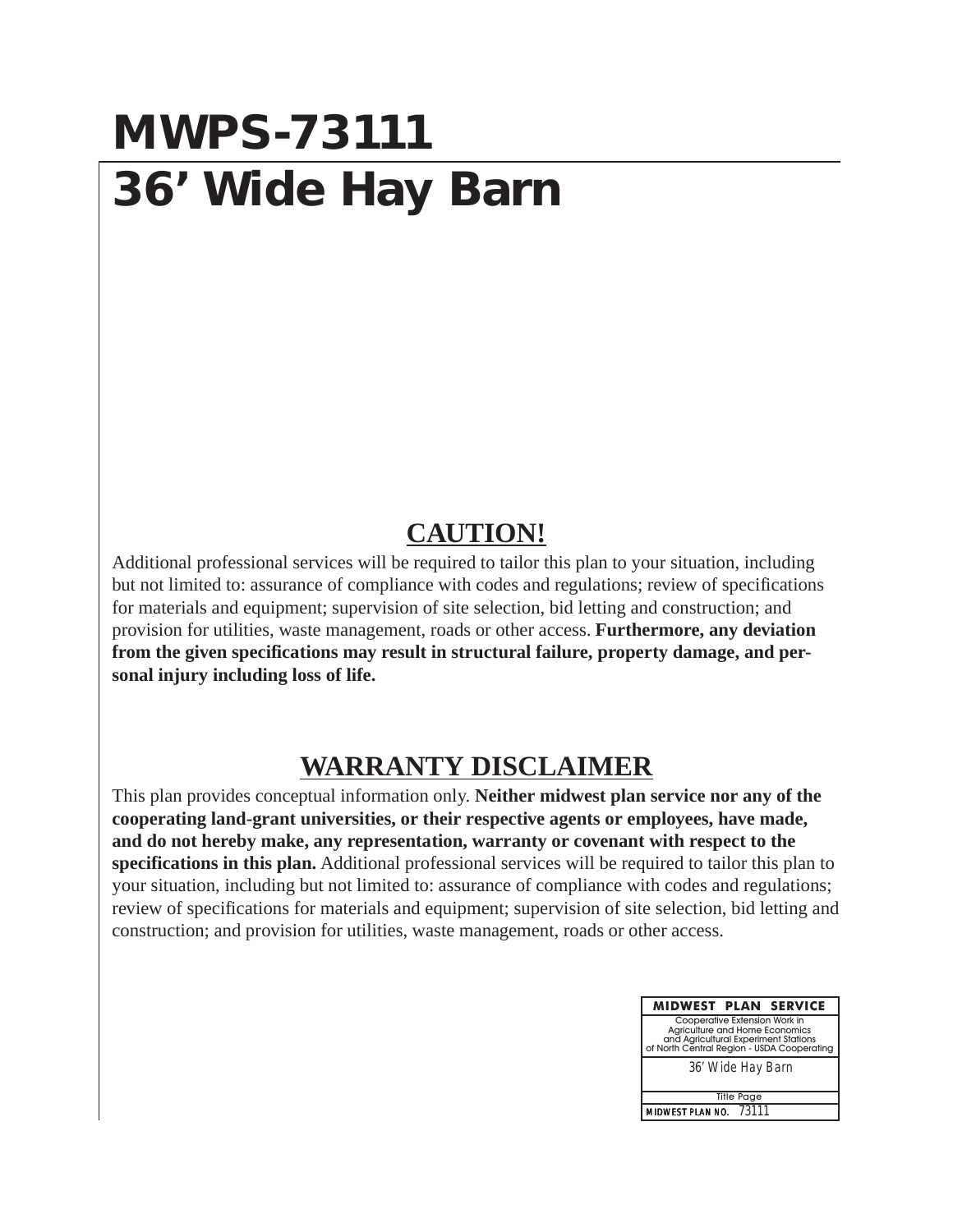

l,

ä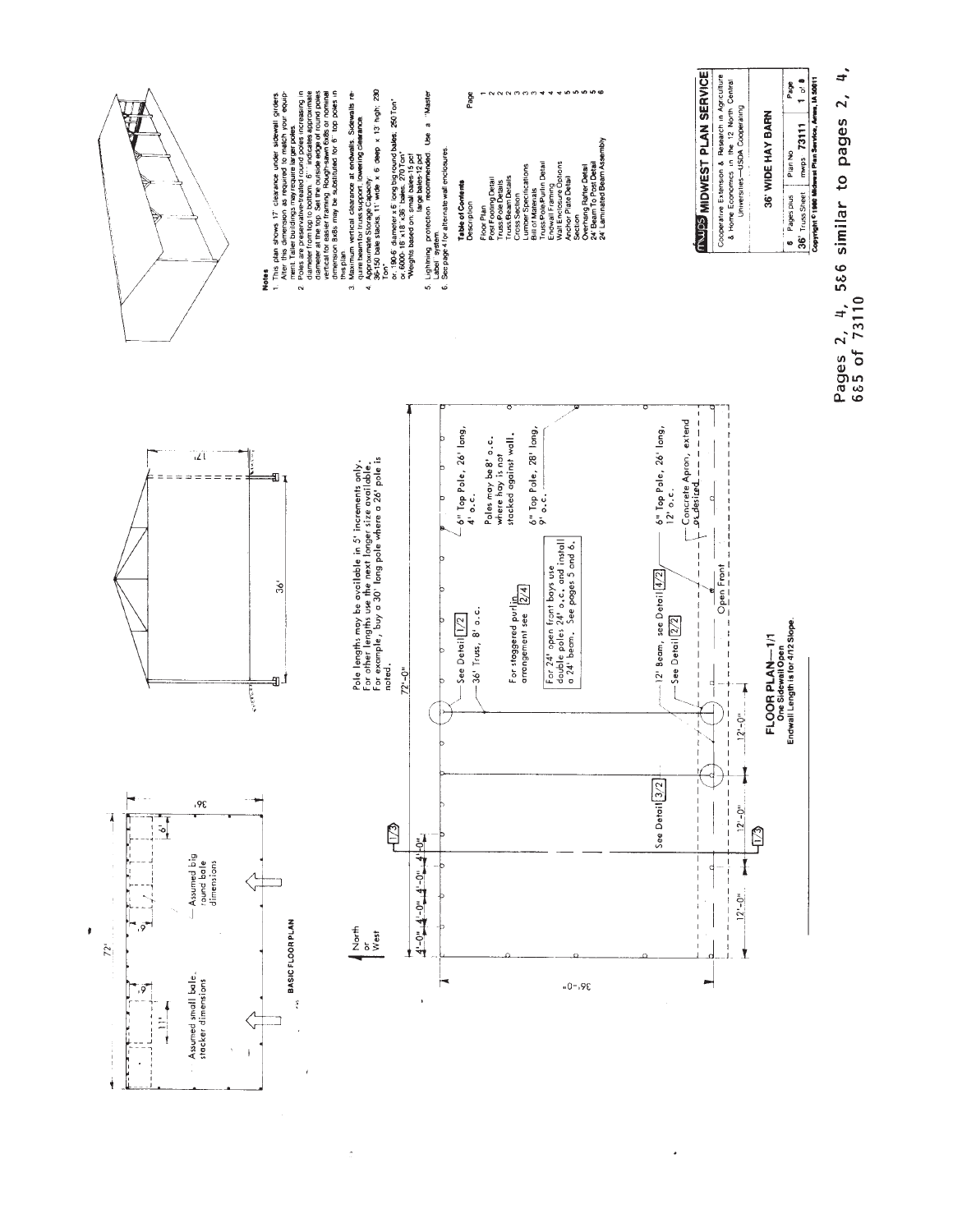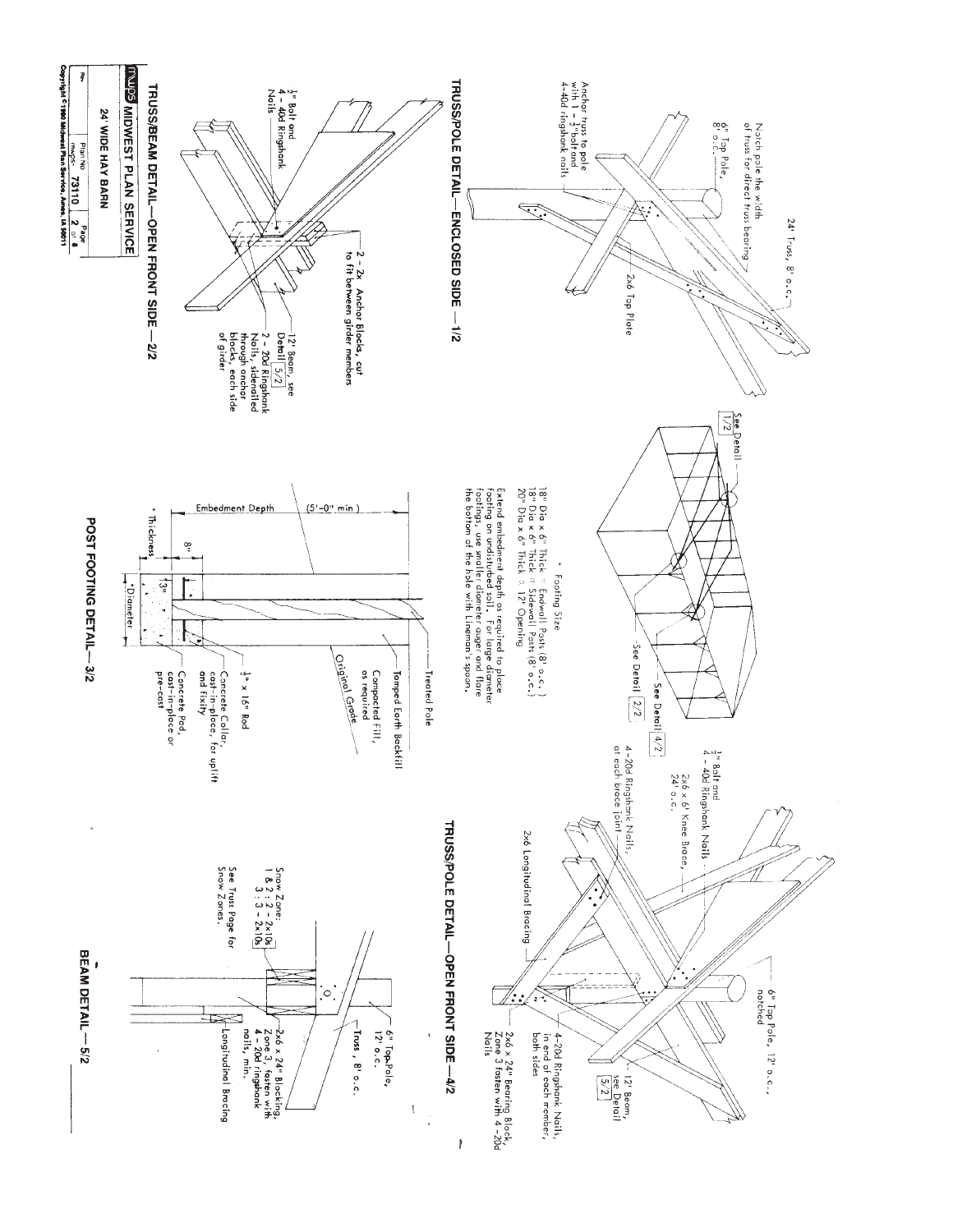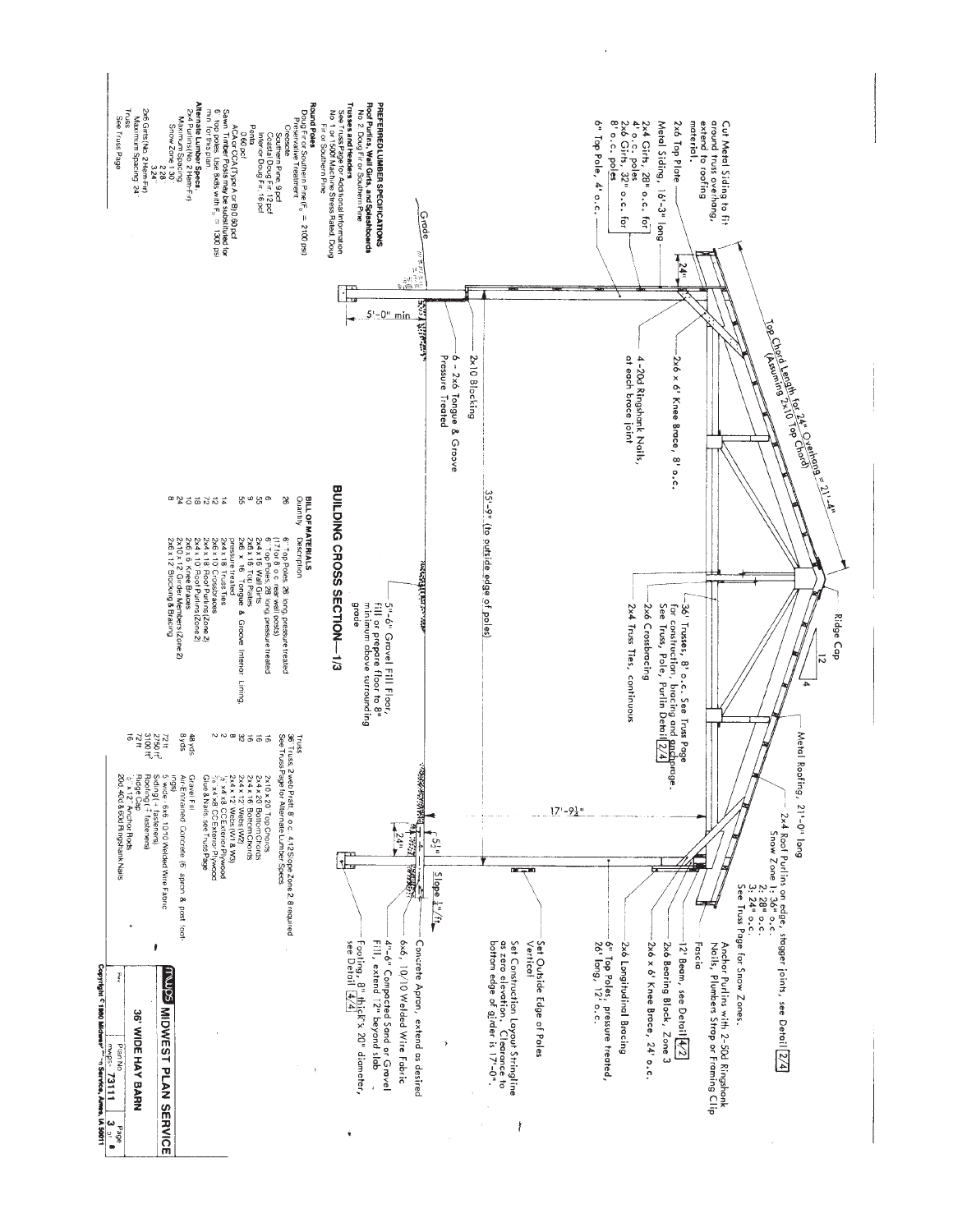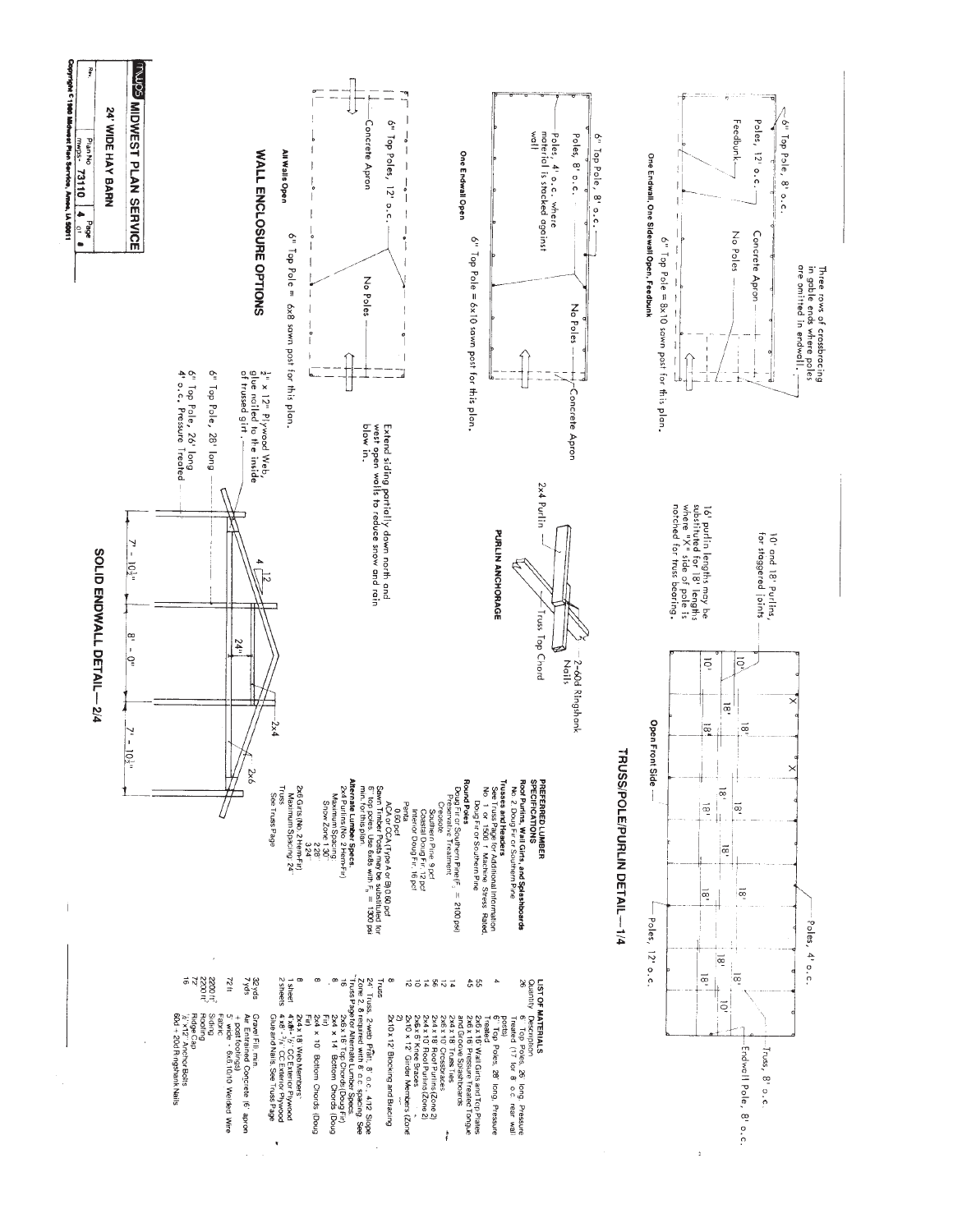|                                                     | ţ                                                 |                   |                                 |
|-----------------------------------------------------|---------------------------------------------------|-------------------|---------------------------------|
| IPITIBIN C1980 Midwest Plan Bervice, Ames, IA 50011 | <b>Plan No</b><br>SCMALL<br>73110   6<br>age<br>M | 24' WIDE HAY BARN | <b>WAS MIDWEST PLAN SERVICE</b> |

ANCHOR PLATE DETAIL-3/6

 $\frac{1}{2}$ 

 $\bullet$ 

3"L

 $\hat{\mathcal{A}}$ 

 $6^{\rm o}$ 

 $\perp$ 3"

 $\frac{1}{\sqrt{2}}$ 

 $\bar{\mathbf{r}}$ 





















 $\mathcal{L}_{\mathcal{C}}$ 

 $\frac{1}{2}$ 

 $\frac{1}{\sqrt{\frac{1}{n}}} \left| \frac{1}{\frac{1}{n}} \right|$ 

 $\frac{1}{4}$ " x 5" x 36"<br>Anchor Plate-

 $\ddot{\phantom{0}}$ 

 $L_6$ 

 $9/16$ " Drilled Holes<br>for  $\frac{1}{2}$ " Bolts

 $\cdot$ 

.

 $24$ "

 $36"$ 

FLOOR PLAN FOR 24' OPEN FRONT BAYS